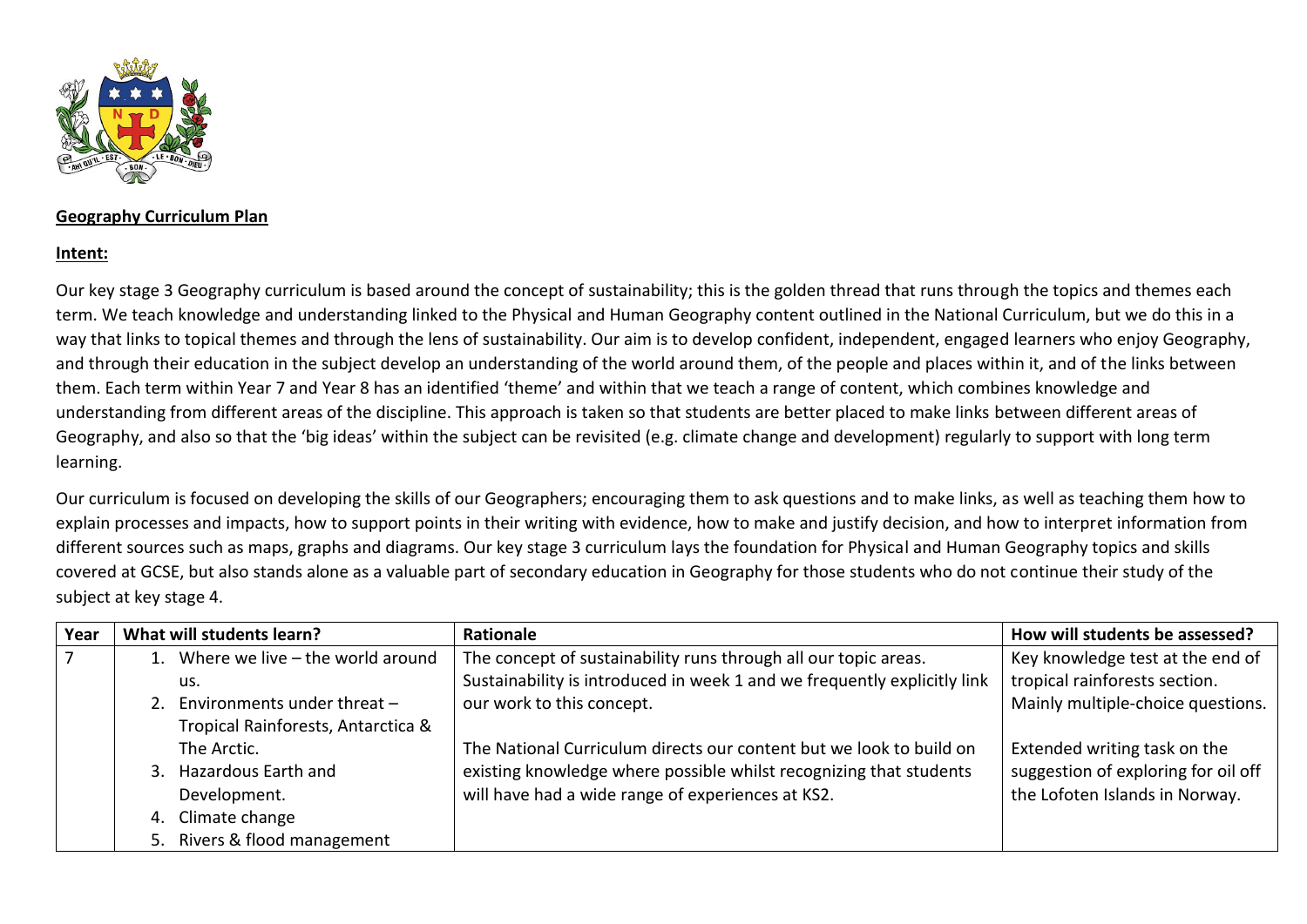|   |                                                                                                                                                   | Our content on environments under threat looks at location, climate,<br>goods and services and demands on these environments before<br>moving onto how they are threatened from human activities - either<br>directly e.g. deforestation or indirectly e.g. climate change.                                                                                                                  | Extended writing task comparing<br>the different effects of the Haiti<br>(2010) earthquake and the Japan<br>(2011) earthquake.                               |
|---|---------------------------------------------------------------------------------------------------------------------------------------------------|----------------------------------------------------------------------------------------------------------------------------------------------------------------------------------------------------------------------------------------------------------------------------------------------------------------------------------------------------------------------------------------------|--------------------------------------------------------------------------------------------------------------------------------------------------------------|
|   |                                                                                                                                                   | The hazards topic looks at the structure of the earth before focusing<br>on the causes of earthquakes. For students to have a full<br>understanding of how the impacts of earthquakes vary from place to<br>place they need an understanding of the concept of development and<br>how countries vary in their level of development. Development is a<br>concept we will explore again in Y8. | Focus on the development of<br>explanation and evaluation skills<br>through teacher questioning and<br>feedback.                                             |
|   |                                                                                                                                                   | Climate change and the consequences and challenges posed by our<br>warming world is the arguably the single biggest challenge faced by<br>humanity. The impacts it has on weather, climate, flood risk, sea level<br>rise, food production, migration patterns etc. are significant and<br>cannot be ignored.                                                                                |                                                                                                                                                              |
|   |                                                                                                                                                   | River processes and flood protection work are very topical issues and<br>make a logical 'next step' from climate change. Over 80% of the UK<br>population live in urban areas and this adds to the demands on our<br>rivers.                                                                                                                                                                 |                                                                                                                                                              |
| 8 | 1. Coastal processes, coastal<br>landforms, coastal erosion and<br>coastal defences.<br>2. Tropical storms and their impacts<br>on coastal areas. | Being an island lends itself to looking at coasts as a starter topic in Y8.<br>There is a good opportunity to develop the 'world around us' focus<br>from Y7 and use atlases and larger scale maps for UK coasts-based<br>work and examples overseas e.g. Italy, Philippines and the USA.                                                                                                    | Extended writing looking at the<br>impacts of Typhoon Haiyan and<br>Hurricane Sandy. An opportunity<br>to recall and build in existing<br>knowledge from the |
|   | 3. Africa $-$ an introduction to the<br>human and physical characteristics<br>of the different parts of the                                       | Linking tropical storms and coasts is useful given the impact areas.<br>This focus also allows us to link back to climate change work from Y7.                                                                                                                                                                                                                                               | development topic in Y7.                                                                                                                                     |
|   | continent.                                                                                                                                        | Africa is the cradle of humanity but easily overlooked in many fields                                                                                                                                                                                                                                                                                                                        | Focus on the development of                                                                                                                                  |
|   | 4. The growing human landscape -                                                                                                                  | due to its relatively low levels of development and relatively low                                                                                                                                                                                                                                                                                                                           | explanation and evaluation skills                                                                                                                            |
|   | population, cities, migration and                                                                                                                 | value of international trade. There is an opportunity to appreciate                                                                                                                                                                                                                                                                                                                          | through teacher questioning and                                                                                                                              |
|   | development.                                                                                                                                      | the size of the continent and how varied it is in terms of human and                                                                                                                                                                                                                                                                                                                         | feedback.                                                                                                                                                    |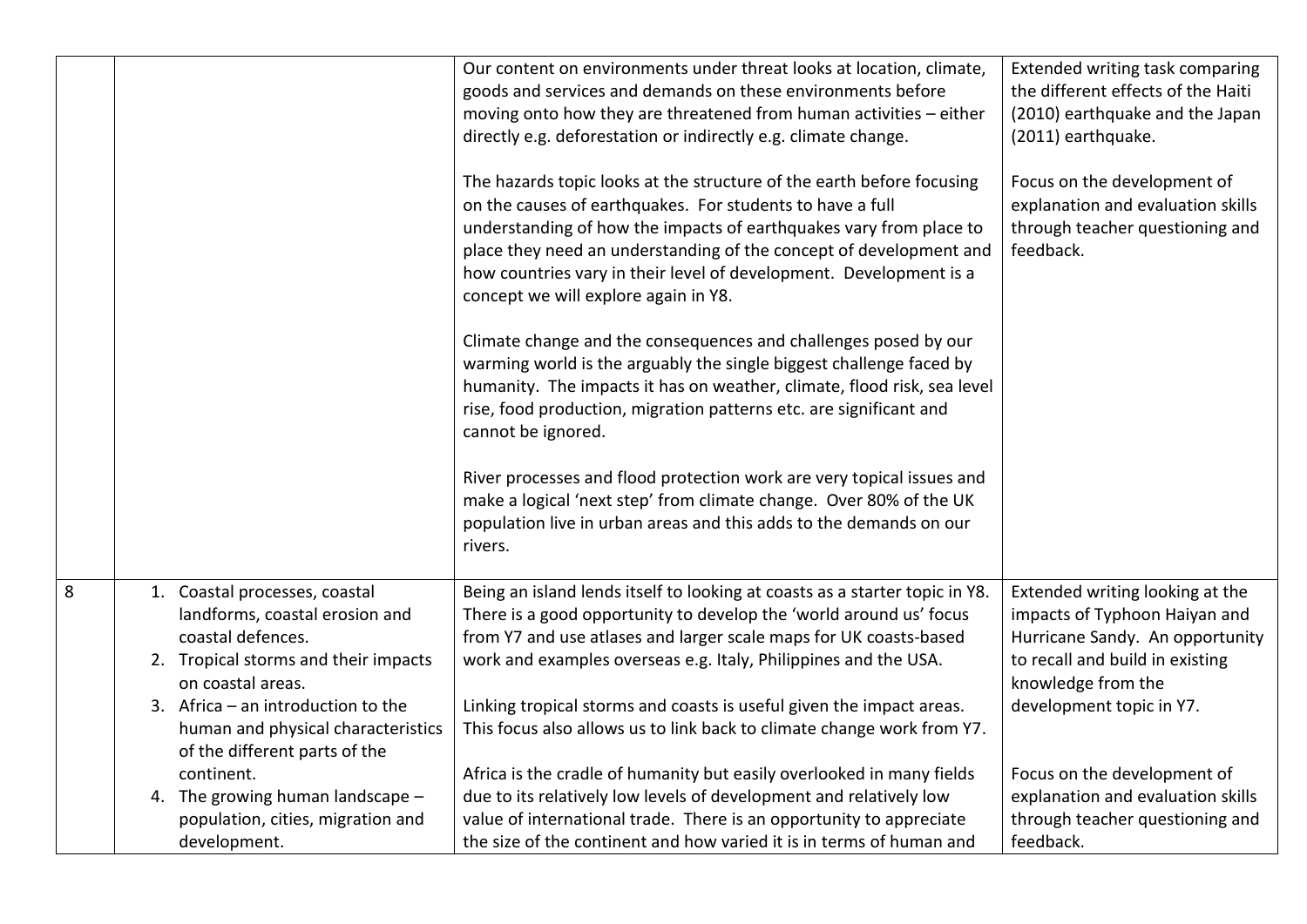| 5. Resource consumption - energy,<br>food and population geography.                                                                                                                                                                                                                                                                                                                                                                                      | physical characteristics. A question often asked is 'Why are so many<br>countries in Africa so poor'? Beginning to examine the history of<br>colonialism and its impacts today is crucial in being able to<br>understand the world in which we live today.<br>The natural link to urbanization and the growing human landscape is<br>good to take advantage of. This topic looks at urbanisation both in<br>the UK and overseas. There is an opportunity to examine the impacts<br>of urbanization, industrialisation and deindustrialisation in Sheffield<br>and also to examine the impacts of urbanization in Mumbai, India.<br>Starting to recognize the range of resources we use can help us to<br>appreciate the need for sustainability in our lives. We will examine<br>the role of desertification and the impacts this process has on<br>people's lives in a number of places in the world e.g. Burkina Faso.<br>Water, farming and renewable energy are all resources we will study.<br>With sustainability in mind we will challenge the students to design<br>their own sustainable city and to highlight the features which make it<br>sustainable. |                                                                                                                                                                                                                                                                                                                                                    |
|----------------------------------------------------------------------------------------------------------------------------------------------------------------------------------------------------------------------------------------------------------------------------------------------------------------------------------------------------------------------------------------------------------------------------------------------------------|--------------------------------------------------------------------------------------------------------------------------------------------------------------------------------------------------------------------------------------------------------------------------------------------------------------------------------------------------------------------------------------------------------------------------------------------------------------------------------------------------------------------------------------------------------------------------------------------------------------------------------------------------------------------------------------------------------------------------------------------------------------------------------------------------------------------------------------------------------------------------------------------------------------------------------------------------------------------------------------------------------------------------------------------------------------------------------------------------------------------------------------------------------------------|----------------------------------------------------------------------------------------------------------------------------------------------------------------------------------------------------------------------------------------------------------------------------------------------------------------------------------------------------|
| <b>GCSE</b><br>Edexcel B specification.<br>Unit 1 content:<br>Hazardous Earth<br>$\bullet$<br><b>Development Dynamics</b><br>$\bullet$<br>Challenges of an Urbanising World<br>Unit 2 content:<br>The UK's Evolving Human<br>$\bullet$<br>Landscape<br>The UK's evolving Physical<br>$\bullet$<br>Landscape<br><b>Geographical Investigations</b><br>Unit 3 content:<br>People and Environmental Issues -<br>$\bullet$<br>Making Geographical Decisions. | The rationale for the content is that it is driven by the specification.<br>We believe that the specification we have chosen allows our students<br>to build on their KS3 foundations in terms of topics and skills. For<br>example, the Evolving Human Landscape unit builds on our Y8<br>urbanisation topic, Development Dynamics is an extension of some of<br>our development work in Y7 & Y8.                                                                                                                                                                                                                                                                                                                                                                                                                                                                                                                                                                                                                                                                                                                                                                 | Regular knowledge recall<br>questions.<br>Q&A in class.<br>Past exam questions in lessons<br>and as homework.<br>Formalised assessment takes the<br>shape of an end of unit test at the<br>end of each topic. These are<br>based on the 2018 examination.<br>There are also end of year 1 and<br>mock examinations - directed by<br>school policy. |